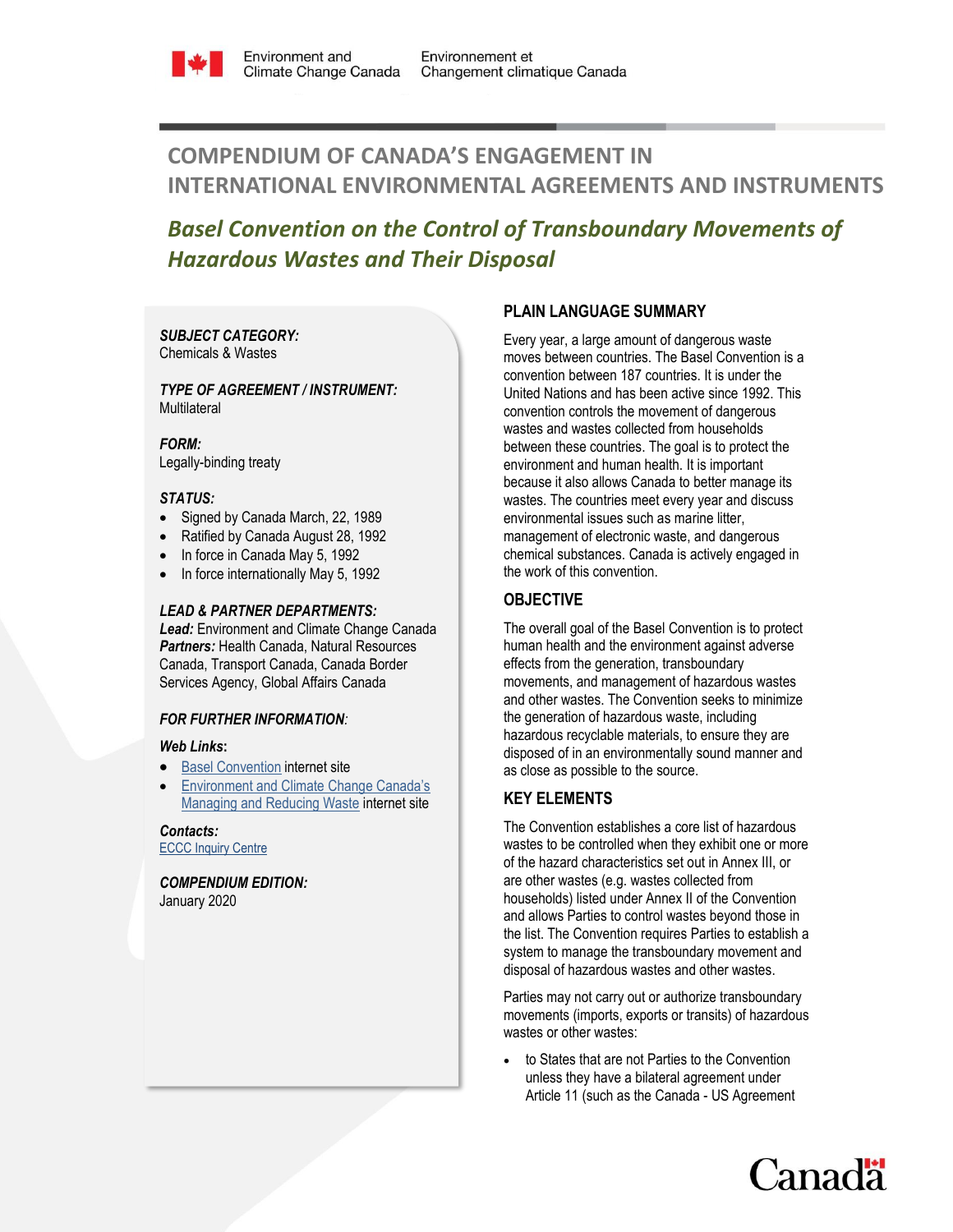on the Transboundary Movement of Hazardous Wastes);

- to Antarctica;
- if the State of import does not consent in writing to the specific import;
- if the prospective State of destination (State of import) has prohibited such imports;
- if appropriate disposal or recycling facilities are available in the State of origin (State of export) unless the waste is needed as a raw material for recycling or recovery industries in the State of import; and
- if there is reason to believe that environmentally sound management/disposal options are not available in the prospective State of destination (State of import).

Parties are required to report annually on the movements they control and cases of illegal traffic.

## **EXPECTED RESULTS**

Under the Basel Convention, key results expected include:

- development of technical guidelines on environmentally sound management (ESM) practices for many types of waste, to provide direction to Parties and others;
- clarification of the scope of the Basel Convention (waste lists) and work on hazard classes;
- harmonization of the OECD and Basel Convention control systems;
- preparation of manuals and guidance to improve legal clarity and implementation of provisions; and
- national reporting.

# **CANADA'S INVOLVEMENT**

As a Party, Canada actively implements the priorinformed consent, classification and tracking, reporting and other obligations related to the transboundary movement of wastes as well as promotes the general obligations pertaining to waste minimization and management. Canada also participates in the activities and meetings of Parties to the Convention.

This agreement, which 186 countries have ratified, sets the overarching framework for movements of hazardous wastes and other wastes globally. By ratifying the agreement, countries confirm that they regulate this activity in accordance with the Convention's provisions. Canada implements the

requirements of the Basel Convention through the [Export and Import of Hazardous Waste and](https://laws-lois.justice.gc.ca/eng/regulations/SOR-2005-149/)  [Hazardous Recyclable Material Regulations.](https://laws-lois.justice.gc.ca/eng/regulations/SOR-2005-149/)

In addition to the environmental benefits derived from its implementation, the Basel Convention provides a framework for the harmonization of the Canadian regulatory requirements and those of the European Union and the Organization for Economic Cooperation and Development (OECD) with respect to transboundary movements of hazardous wastes and other wastes. It is with OECD member countries that most Canadian hazardous waste transactions destined for disposal/recovery/recycling take place.

# **RESULTS / PROGRESS**

### *Activities*

Canada participates in meetings of the Conference of Parties and its subsidiary bodies (the Open-Ended Working Group and the Implementation and Compliance Committee) which are each held every two years, and submits its report annually in response to its obligations. Canada also actively participates in intersessional work to develop tools and guidance to improve the implementation of the Convention. Highlights of the 2019-2020 work programme are: the review of some Annexes of the Convention; the update of the technical guidelines on plastic waste; the implementation of a new Partnership on Plastic Waste; the update of the technical quidelines on specially engineered landfills and incineration on land; the update of existing or development of new technical guidelines on the management of wastes containing persistent organic pollutants; and the development of guidance to improve the compliance amongst Parties. Information on these various issues and countries' comments on can be found on the website of the Convention.

## *Reports*

The Basel Convention Secretariat maintains an electronic database of annual reports and other information (e.g. competent authorities, national waste definitions) relevant to Parties' obligations. These [national reports](http://www.basel.int/Countries/NationalReporting/ElectronicReportingSystem/tabid/3356/Default.aspx), including Canada's annual report, can be found on the Basel Convention website.

### *Results*

In 2019, a set of practical manuals and guidance for the promotion of the environmentally sound management of wastes were adopted in addition to a benchmark report aimed at facilitating national reporting. Five technical guidelines for the environmentally sound management of wastes

© Her Majesty the Queen in Right of Canada, represented by the Minister of Environment and Climate Change, 2020